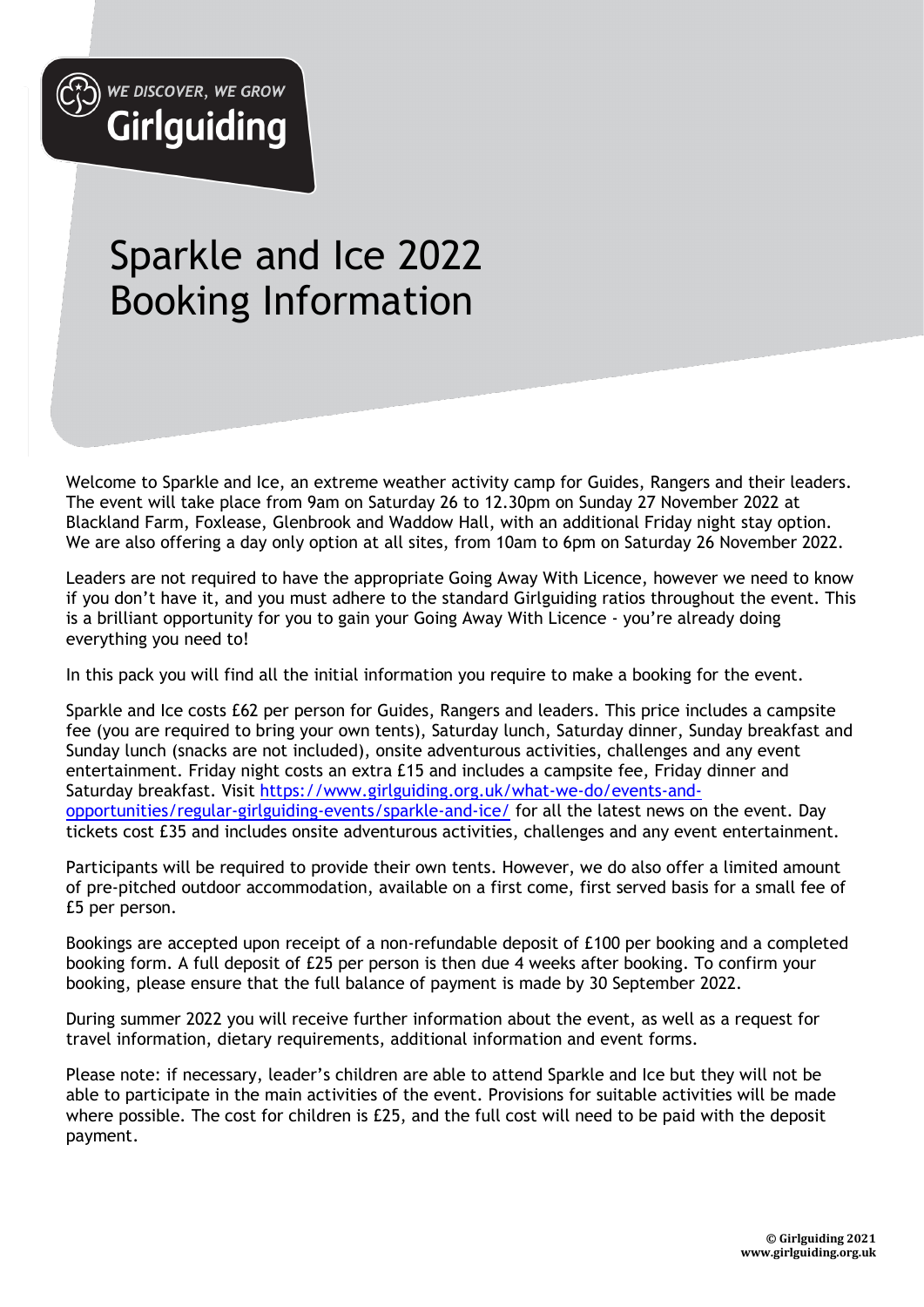# Sparkle and Ice 2022 Core Kit List

- Thermals
- Fleece/warm jumper
- Spare thick socks
- Woolly hat, scarf and gloves
- Waterproof gloves
- Lots of warm clothes
- Waterproofs (jacket and trousers)
- Wellies/Walking Books/Snow Boots
- Trainers for roped activities
- Spare shoes
- Water bottle (re-fillable)
- Thermal mug (with lid) for hot drinks (please note disposable cups will not be available)
- Camera
- Pocket money
- Torch and spare batteries
- Toiletries
- Towel and flannel
- Hot water bottle in cover we will have hot water bottle filling areas
- Two copies of your Health Information form (please ask your leader for this form without it you will not be able to stay)
- Day bag to carry things around with you
- Camping mat
- Sleeping bag ideally 3/4 season
- Blanket bring lots, it will be cold
- Small pillow
- Pyjamas tracksuit bottoms and sweatshirt are ideal in the winter
- Something to take home anything you make (bag/box)
- Bin Bag for taking home muddy clothes/shoes. It will be muddy!

Group equipment:

- Enough tents for your group, please bring small tents as that will help keep you warm and are stronger in the wind
- **•** Groundsheets
- Extra blankets
- Small first aid kit including medication
- All consent forms/copy of REN/risk assessments

It is your responsibility to ensure you and your group are fully prepared.

Please note that this list is a guide and not exhaustive, as leaders please ensure you go through this and add where needed.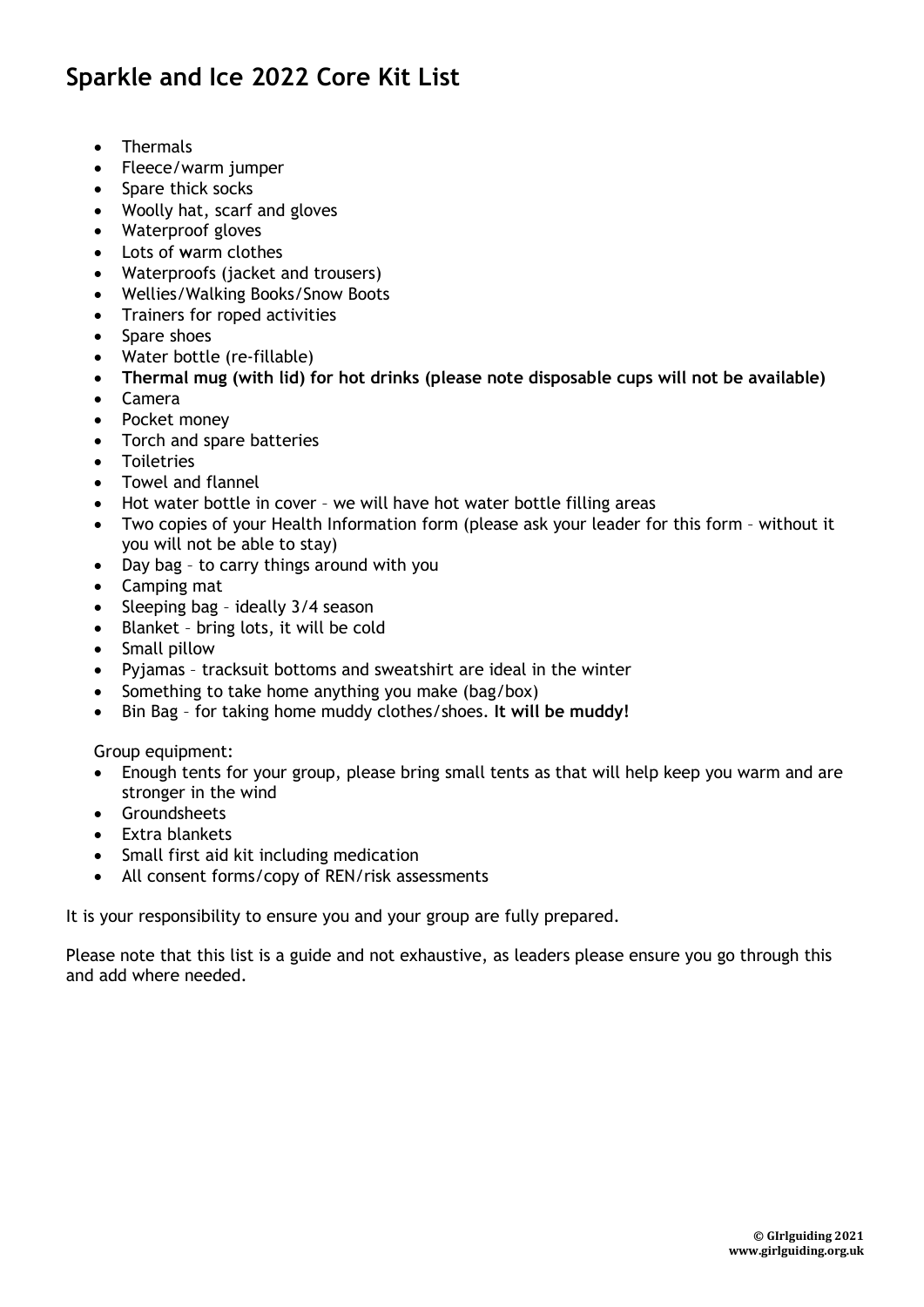# Sparkle and Ice 2022 Group Booking Form

Please ensure you have filled out this form in full.

Group name:

Guiding County:

#### Level registration number:

Every level has a unique registration number listed on GO and County GO. It is important that you provide this number, as we may need to look up further level details.

Leader's name:

Do you or another leader in your group hold a Going Away With Licence? Please provide the name and membership number of the licence holder

| Leader's registration number: |  |
|-------------------------------|--|
|-------------------------------|--|

Telephone number:

Mobile numbers:

Email address:

Postal address:

#### Postcode:

If you would like to receive offers or information from Blackland Farm, Foxlease, Glenbrook or Waddow Hall in the future, please tick this box.  $\Box$ 

| Please tick appropriate | Day ticket $\Box$ | Overnight ticket $\Box$                  |
|-------------------------|-------------------|------------------------------------------|
|                         |                   | Tents required   Additional Friday night |

| Number of adults attending:            |      |
|----------------------------------------|------|
| <b>Number of Guides attending:</b>     |      |
| Number of Rangers attending:           |      |
| Number of leaders' children attending: | Age: |
| Deposit amount enclosed (£100):        |      |

Please include below any special requirements your group has for the event: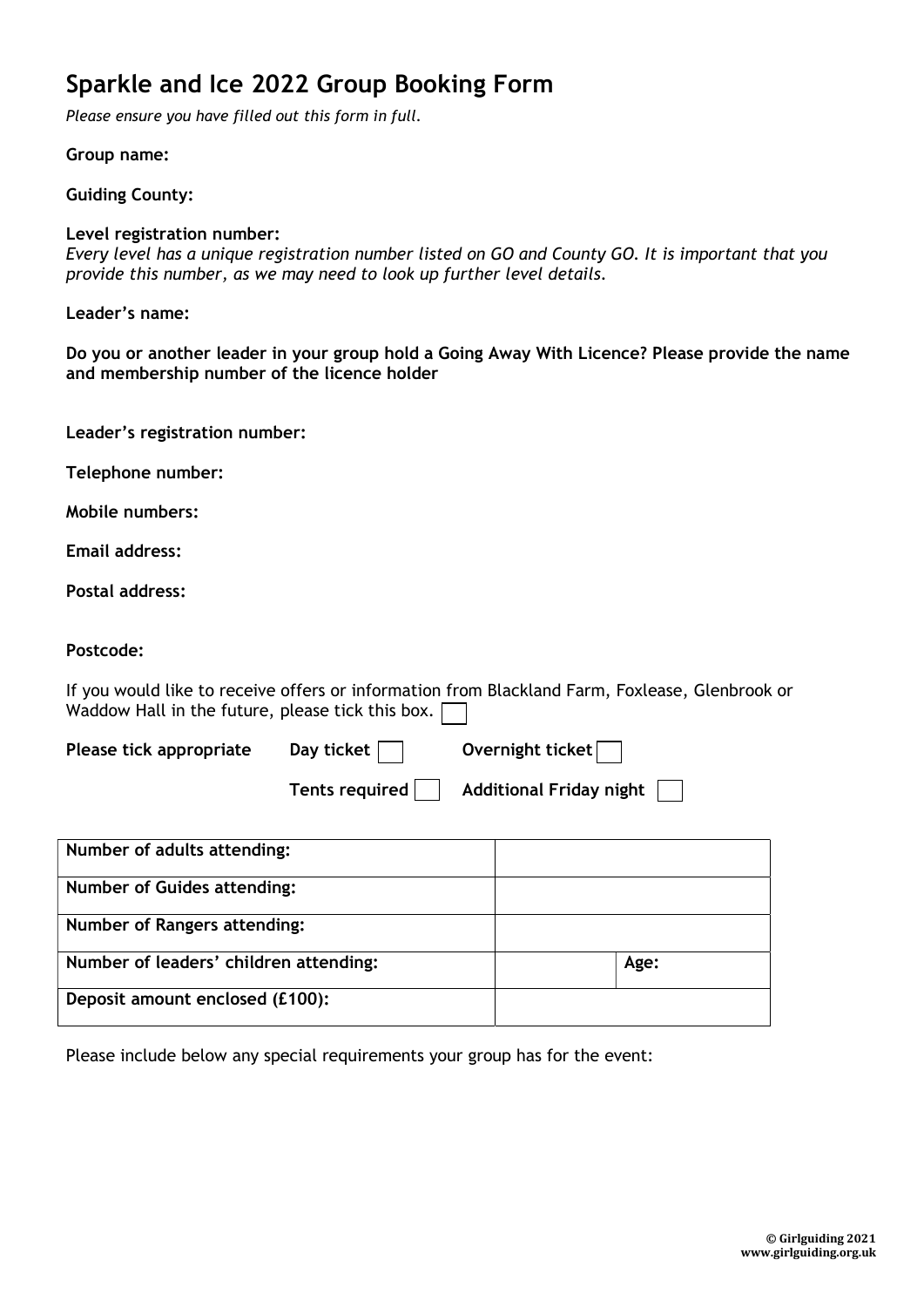Please return your completed application form and deposit payment to the following address, marked Sparkle and Ice 2022:

| <b>Blackland Farm</b>        | <b>Foxlease</b>             |
|------------------------------|-----------------------------|
| Grinstead Ln                 | Clay Hill                   |
| East Grinstead               | Lyndhurst                   |
| Sussex                       | Hampshire                   |
| <b>RH19 4HP</b>              | <b>SO43 7DE</b>             |
| blackland@girlguiding.org.uk | foxlease@girlguiding.org.uk |
| 01342 810493                 | 023 8028 2638               |
| <b>Glenbrook</b>             | <b>Waddow Hall</b>          |
| Hope Road, Bamford           | <b>Waddington Road</b>      |
| <b>Hope Valley</b>           | Clitheroe                   |
| Derbyshire                   | Lancashire                  |
| <b>S33 OAL</b>               | BB7 3LD                     |
| glenbrook@girlguiding.org.uk | waddow@girlguiding.org.uk   |
| 01433 651567                 | 01200 423186                |

Payment of a deposit for this event confirms your acceptance of the terms and conditions of booking. Payments can be made via cheque, BACs or over the phone by credit/debit card. Please make cheques payable to 'The Guide Association'.